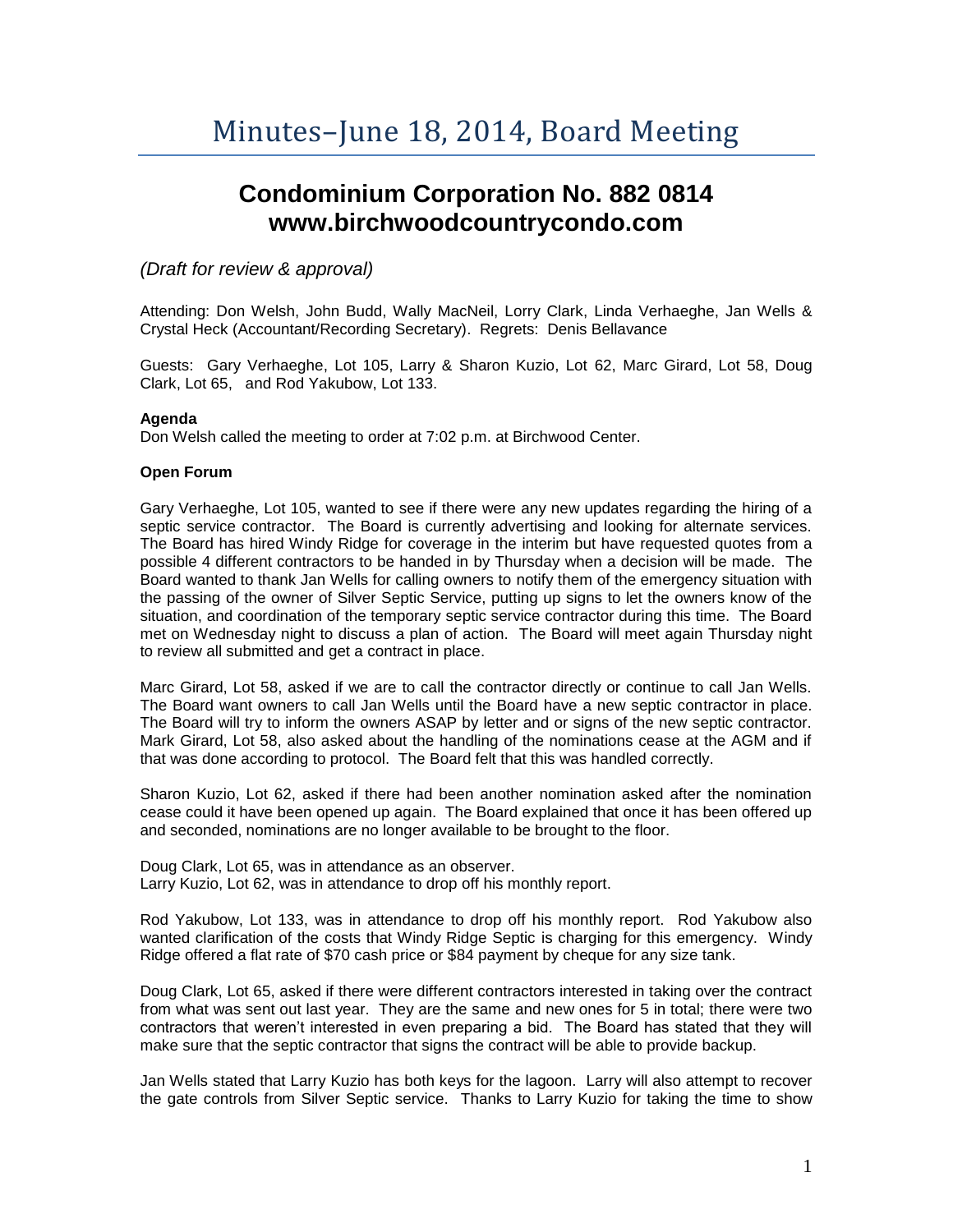Windy Ridge where the owners were located to save some time and confusion and, once again, going over and above his duties.

There are still concerns with speeders in the area. The Board has asked owners to get the license plate number and maybe we will be able to provide the RCMP or county police with the information which would subsequently be enough information for them to issue a ticket. Some of the owners expressed concern with the 30 km per hour and would like to see it changed to 20 km per hour.

The open forum was completed at 7:27 p.m.

# **Board Portion of Meeting**

Don Welsh called the Board portion of the meeting to order at 7:30 p.m. Linda Verhaeghe moved that the April 24, 2014 meeting minutes be accepted as presented, seconded by John Budd, CARRIED unanimously.

Wally MacNeil moved that the June 7, 2014, organizational meeting minutes be accepted as presented, seconded by Linda Verhaeghe, CARRIED unanimously.

Don Welsh moved that the June 7, 2014 budget meeting minutes be accepted as presented, seconded by Wally MacNeil, CARRIED unanimously.

## **Water Report**

Rod Yakubow submitted the April and May reports including water usage for filing. Rod Yakubow suggested that if it continues to be dry that the Board should implement the even/odd days for watering. The Board explained that this is something that is to be done ongoing and is stated in the Rules and Regulations which were sent out to owners in the AGM package. The Board may have to look into how to enforce it if there are problems with the water usage.

#### **Site services Report**

Larry Kuzio submitted his site services report. Included in his report was work completed on the tractor, blading and fixing of potholes. A permit was granted to Lot 85 to put up a galvanized fence to contain dogs. Larry does not have a firm date when the dust control will be done by Brazeau County. The application was made in March 2014 and he will continue to keep in touch with Brazeau County.

#### **Financial Report**

Crystal Heck handed to the Directors the April and May 2014 reports. Minutes of the organizational meeting where copied and given to BMO for filing since there were no changes to the signing officers. Payment was sent to the Alberta Government to show the changes in the Directors for the Board for 2014/2015. John Budd moved that the financial reports be accepted as information; Don Welsh seconded the motion, CARRIED unanimously.

Brazeau County Liaison – Lorry Clark was in touch with Councilor Anthony Heinrich and extended an invitation to him to attend our monthly Board meetings as well as the 2015 AGM meeting. Lorry Clark will make sure to touch base with him over the summer to remind and invite him to the meetings.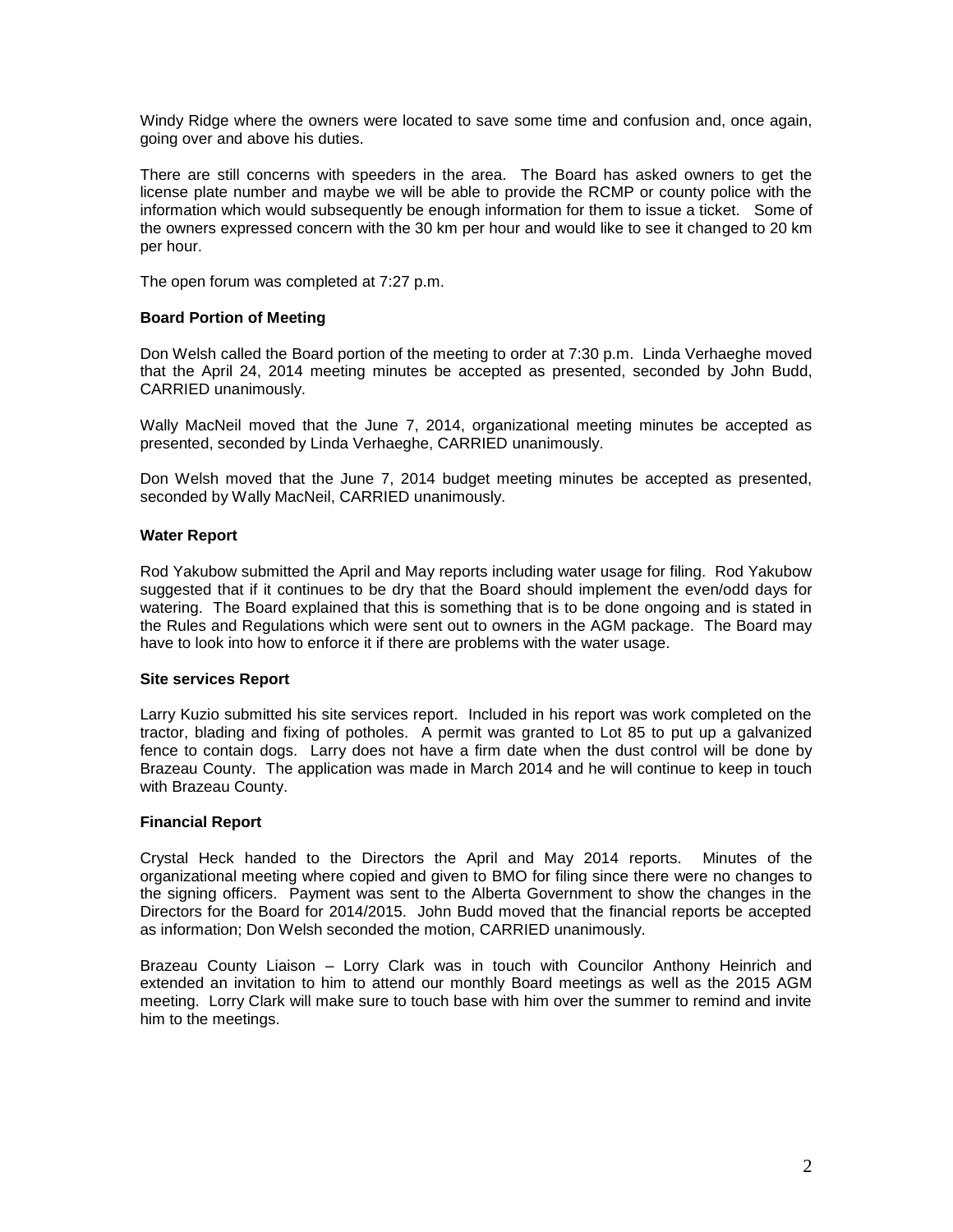#### **Old Business**

Jerry Wells successfully completed and was reimbursed for the Small Water Systems course taken on April 28, 2014. Currently he is providing backup service for Rod Yakubow and Larry Kuzio when they are away. Jerry Wells is still required to write the final exam in the fall.

The Board checked into the bridge being inspected by Brazeau County last month – after a few calls the Board felt that this service was provided in error. Don Welsh will check again with Anthony Heinrich to get an update on why they were out at our bridge. He will also extend an open invitation to him to attend the monthly board meetings.

#### **New Business**

Septic services – the bids have been solicited – this was responded to in the open forum. The Board is currently scheduled to meet Thursday night to discuss the bids, award the contract and have everything signed off and letters mailed to the owners on Friday.

Due to the Golf Course insurance issues, the school bus is not permitted to pick up and drop off Birchwood children in the parking lot. The Wild Rose School Division has agreed to pick up the children by the dumpster and have paid the deposit for a gate control.

The 2014/2015 grass cutting contract has been signed by the Board and Paul Mah.

#### **The Board has adopted a new procedure to deal with the dog issues.**

Anyone registering a complaint regarding dogs must provide details: *i.e*. date of occurrence, details of problem and whenever possible take a picture of the occurrence. Owners are asked to notify Larry Kuzio immediately, or any Board member can receive the information. As stated in our Rules and Regulations, once a problem has been reported a letter is sent to the owner of the dog or dogs, and is copied to Larry Kuzio, Site Services, Constable Ed Hees, Brazeau County Peace Officer, and the Brazeau County Animal Control Officer. This new process will aide in the appropriate law enforcement agency to take legal action and hopefully will help resolve the dog problem issues.

All letters sent owners will be reviewed by Don Welsh or John Budd.

Wally MacNeil would like to have a file started in the Birchwood Centre filing system of all noncompliance letters for lots as well. Wally MacNeil will manage this file folder with his name on it.

Still no updates from the Alberta Government regarding the new bylaws – this was mentioned in the AGM but no update at this time.

The Birchwood Country Condo website has been renewed for another year at \$77 per year instead of paying 10.45 per month.

The Board received an email from Lot 71 for an extension for yard cleanup. The Board via email will notify him that the extension has been granted – action required by Jan Wells.

There was a letter received by an anonymous owner regarding barking dogs in the neighborhood. Because the Board does not have appropriate information a letter will not be sent to the owner. This letter writer is reminded to look at the new procedure dealing with dog issues and then the Board will be able to respond. For reference any correspondence received by the Board is confidential.

Jan Wells will be assigning some of her duties over to Lorry Clark to help with the Board's business. Currently Jan Wells and Linda Verhaeghe share secretary duties and now Jan Wells